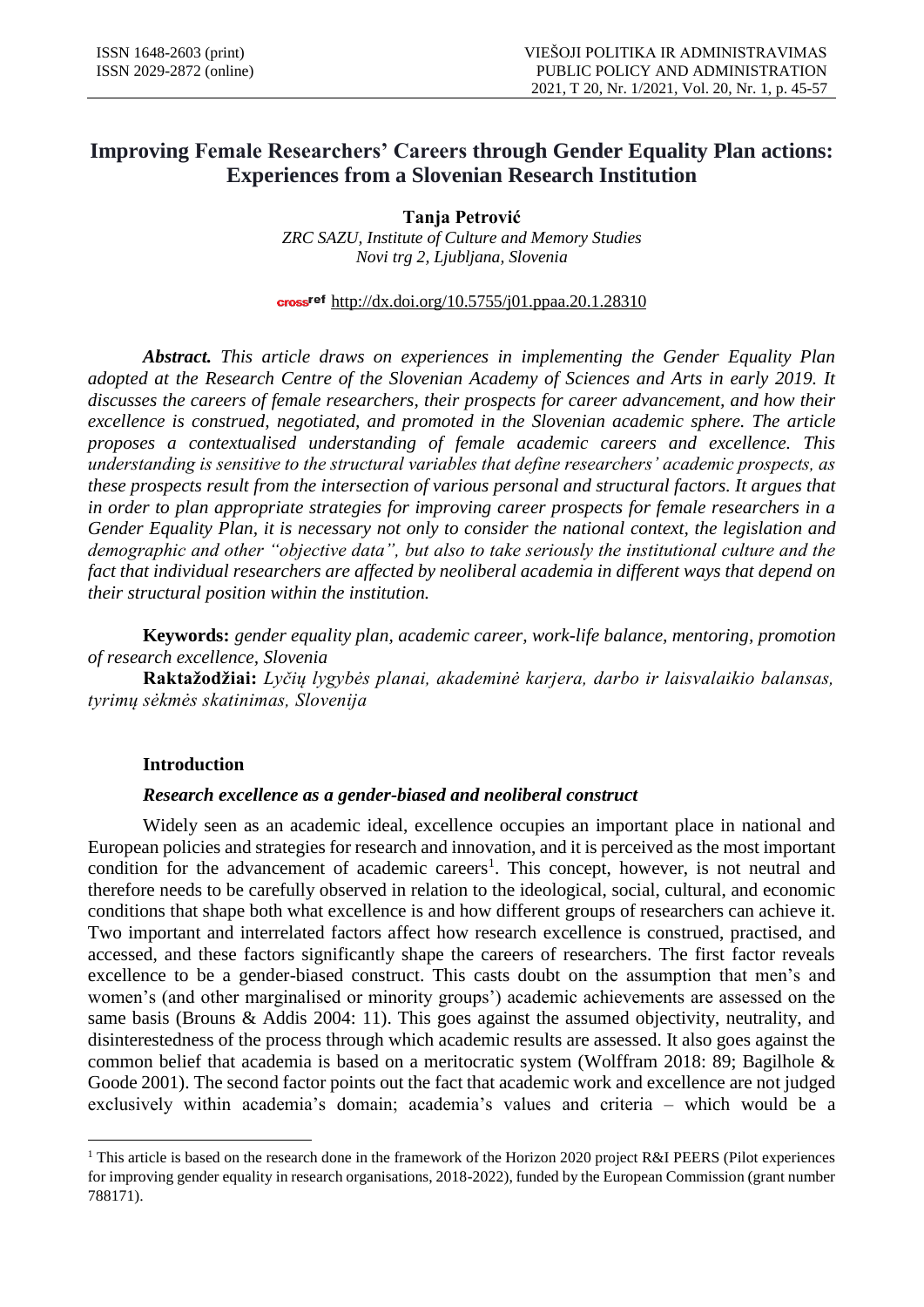prerequisite for an ethical science, as Robert Merton argued in his classic text (1942) – are also part of other social and economic structures. Many researchers argue that "pure" academia, independent of economic interest and relations, never existed (Radder 2010: 9–10) and that "the academic career system is based on the traditional male model of labour market participation" (Brouns and Addis 2004: 19) that idealises "linearity without interruption or career breaks and total availability and devotion to academia" (Cukut Kirilić et al. 2018: 146; see also Bozzon et al. 2017; Careless 2012; Wolf-Wendel & Ward 2006). Other researchers point to the fact that the system of evaluation of research excellence has been increasingly subjected to the neoliberal logic of "the commodification of academia through profit-oriented policies" (Hofman 2021: 84; see also Barry, Chandler, & Clark 2001; Fakin Bajec & Sitar 2017).

These two factors are highly relevant to academic careers in the Slovenian context as well. This article discusses the careers of female researchers, their prospects for career advancement, and how their excellence is construed, negotiated and promoted in the Slovenian academic sphere. It also presents strategies to improve female researchers' careers that were implemented at a Slovenian research institution (the Research Centre of the Slovenian Academy of Sciences and Arts, ZRC SAZU) in the framework of the Gender Equality Plan (GEP). The discussion is based methodologically on a combination of quantitative approaches (statistical data analysis, survey results) and qualitative analysis, encompassing ethnographic interviews and discursive analysis of documents and policy texts. Two years after the official adoption of the GEP at ZRC SAZU, its implementation and early effects can be assessed. Consequently, this article also offers reflections on the impact of selected strategies, assessed through monitoring procedures based on qualitative and quantitative indicators.

In the next section, I provide an overview of the national socio-political and historical contexts that affect the working conditions and professional prospects of researchers in Slovenia. I then focus on the institutional framework, organisational culture and regimes of financing as equally relevant factors affecting the careers of female researchers (Hofman 2017; Fakin Bajec & Sitar 2017; Murgia and Poggio 2019). The last part of this article provides a detailed discussion of experiences in implementing the GEP adopted at ZRC SAZU in early 2019. There is a particular focus on actions and strategies – and their outcomes – in three important domains covered by ZRC SAZU's GEP that shape female researchers' careers and define their possibilities in academia: mentoring, work-life balance, and the construction of excellence. This article argues that in order to devise appropriate strategies to improve female researchers' careers, it is necessary to consider the mechanisms of neoliberal academia that still make inequalities gendered, but also seriously affect researchers across gender lines. This is why an intersectional approach to gender equality has been strongly advocated by researchers who warn against essentialising gender as an organising principle of inequality in academia, while ignoring other categories (Agustín 2013). In designing strategies for structural change, the term Gender+ has been used increasingly to recognise "that gender inequality and other inequalities are connected and are thus best addressed with those possible intersections in mind" (Verloo et al. 2011: 4,quoted after Tzanakou et al. 2020: 16). Moreover, the experience with the GEP implementation at ZRC SAZU has shown that the inequality-producing mechanisms of neoliberal academia affect persons differently depending on their position within the complex (and ever more diversifying) structure of the scientific sector. A person's position is determined by the stability of their contract, their career-progress options, work-related requirements, and the extent to which work interferes with their private life. Individuals would, in turn, recognise strategies to improve research careers as more or less necessary and effective (and consequently supported or not) in relation to their position within this complex structure.

### **The national context: females' (researchers') careers in Slovenia**

The legislation and existing welfare provisions make Slovenia a society favourable to women's inclusion in the labour market. As stated in the report on the national context of gender equality in Slovenia, prepared as part of the R&I PEERS project (Petrović, Mihajlović Trbovc, &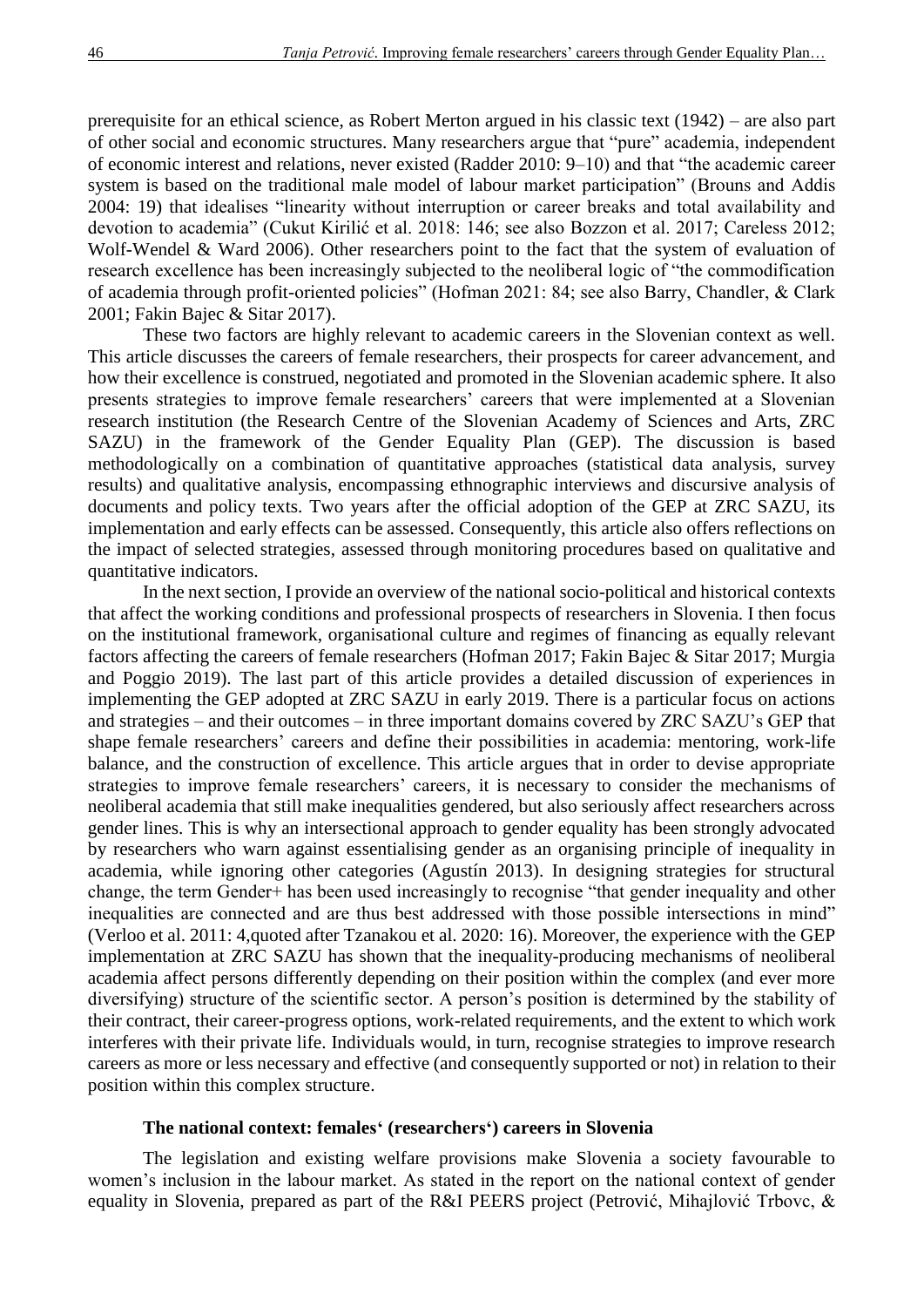Hofman 2018: 20), "women in Slovenia have 'traditionally' high labour market participation rates: in 2016, 66% of women were employed. However, it is still lower than the general participation rate of men, which was 74% in 2016 (Report on Equality between Women and Men in the EU, 2017:  $10$ ".

This report also indicates that the percentage of those in part-time employment is 9.7%, which is significantly below the EU-27 average (17.6%). As concerns the number of women working parttime, Slovenia displays a tendency to a slight percentage increase, from 13% in 2014 to 13.5% in 2017, albeit still far below the EU average (26.8%). This discrepancy is particularly visible in the percentage of part-time employed women with two children aged under six years, which is 17.1% in Slovenia, compared with the EU average of 41.5% (EUROSTAT 2018). In the research and higher education sector, 4.1% of women and 7.2% of men work part-time, which is significantly below the EU average (13.5% of women and 8.5% of men) (SHE Figures 2015: 102). One of the important reasons for this is the fact that Slovenia provides a rather wide-ranging and all-encompassing system of childcare facilities. According to OECD data (2014), 40.3% of all children under the age of two attend childcare facilities while the proportion of children aged three to five enrolled in pre-primary education is 87.2%. Both figures are clearly above the EU averages of 34.4% and 85%, respectively. (Petrović, Mihajlović Trbovc & Hofman 2018: 20).

Despite their large-scale participation in the labour market, women in Slovenia are underrepresented in decision-making positions. While the share of women on boards (15%) is higher than the EU average (14%), the share of women in the national government stands at 8%, which is far below the EU average (26%). The gender pay gap is well below the EU-27 average. In Slovenia, women earned 4.4% less than men in 2010, while the EU-27 average was 16.4% (Černič Istenič et al. 2015: 186). However, this percentage has gradually increased to as much as 7.8% in 2016, compared with an EU-27 average of 16.2% (EUROSTAT 2016, op. cit. Petrović, Mihajlović Trbovc & Hofman 2018: 20).

According to statistical data, in Slovenia in 2013, the number of women surpassed the number of men on bachelors, masters, and doctoral study programmes. Women amount to 64% of all students enrolled on masters study programmes (ibid.). The 2018 SHE figures (i.e. EU statistics on gender equality in the workplace) indicate that 61% of PhD graduates are women, a figure well above the European average of 47.9%. However, women are still represented mostly in traditionally "female fields" – education, medicine and social work, the social sciences, humanities, and arts. The lowest number of women work in science and technology, and the 2018 SHE figures indicate (p. 81) that Slovenia has experienced a stark decline in the annual growth in the number of women researchers in the natural sciences (–6.5%).

Despite the guaranteed formal equality, the issue of equal opportunities for men and women in developing an academic career in Slovenia remains highly relevant. The 2015 report on female research careers in Slovenia, published as part of the GARCIA project, highlights the following issues:

• The gender pay gap in science persists (and has increased in recent years) mainly due to differences in benefits related to managerial positions.

• Vertical (men occupy most senior research and managerial positions in science) and horizontal (the division of typically male/female fields of science) segregation in science and research persists.

• Female scientists report discrimination by gender more often than male scientists.

• More female than male scientists report encountering obstacles in international scientific mobility.

• Female scientists report completing more administrative tasks than their male counterparts.

• Female scientists less often report that they have gained national research projects.

• Female scientists report having worse working conditions (in terms of space, research equipment, etc.) than male scientists.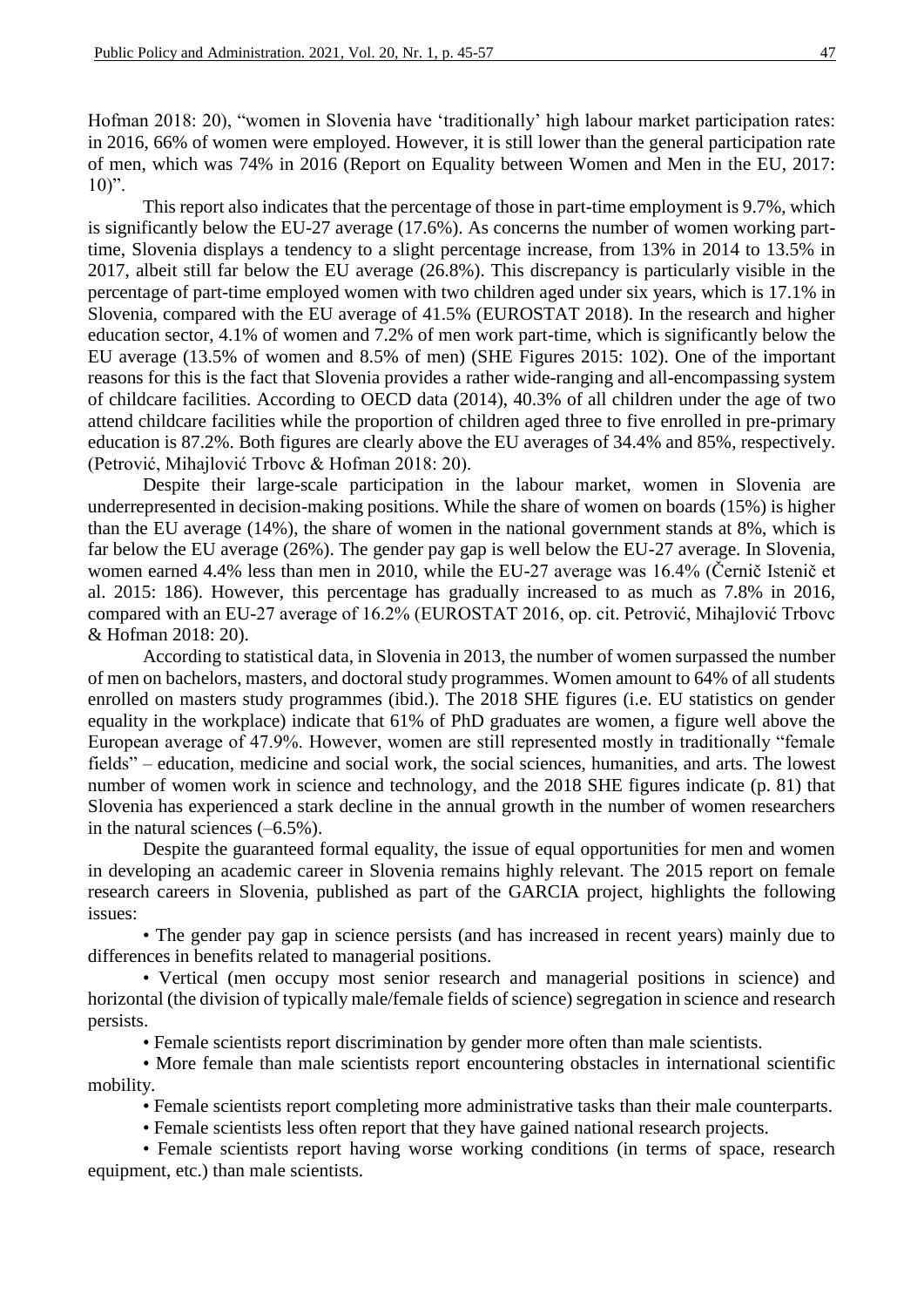• Female scientists experience significantly higher levels of work-family conflict than male scientists.

• Female scientists report that they are performing more household and childcare tasks than male scientists.

• Male scientists receive a significantly higher number of awards for their scientific research than female scientists.

• The main types of discrimination identified in existing research generally pertain mainly to non-membership in particular informal/interest groups, lobbies, and nepotism, which holds true for both male and female scientists (Černič Istenič et al. 2015: 227–228).

Slovenia fits the pattern characteristic of most East and Central European countries (e.g. for Estonia, see Talves 2016). Although female graduates and early-career researchers outnumber their male counterparts, male researchers are more numerous among the assistant, associate and full professors (this pattern is usually visualised as a "scissor diagram"). The gender composition of heads of research-programme groups (programme groups enjoy relative stability in Slovenia's researchfinancing scheme) is also quite illustrative of inequalities in research and innovation in Slovenia. In April 2014, 242 heads of programme groups were men and 64 were women (20.9 %) (Černič Istenič et al. 2015: 226). The statistics pertaining to the recipients of the most prestigious scientific awards in Slovenia (the Zois Awards) – similarly points to a gender disbalance: since 1998, only five women have received the life-achievement award (compared with 28 men), while eight women (compared with 59 men) have received the Zois award for extraordinary research achievements.

Above all else, the model of research funding applied in Slovenia makes the positions of earlycareer researchers particularly precarious and unstable. The prevalence of project-based financing makes it impossible to strategically plan one's career, as researchers often work on the projects that assure their salaries and not on those that would be most meaningful for their career development. They also work on multiple projects simultaneously and frequently switch their research priorities depending on the available financing.

### **Perceptions of gender equality at ZRC SAZU**

The Research Centre of the Slovenian Academy of Sciences and Arts (ZRC SAZU) is a public research institution. It is one of the largest research institutions in the country, with almost 400 employees. Its research activities are performed by researchers organised in 18 independent (but closely interrelated) institutes.

The 2019 statistics indicate that female researchers outnumber their male colleagues in all positions and career phases except the highest one, for which there are more male research advisers than female research advisers. In the second-highest position (senior research associate), the number of female researchers is only slightly higher than the number of male researchers (see the graph below).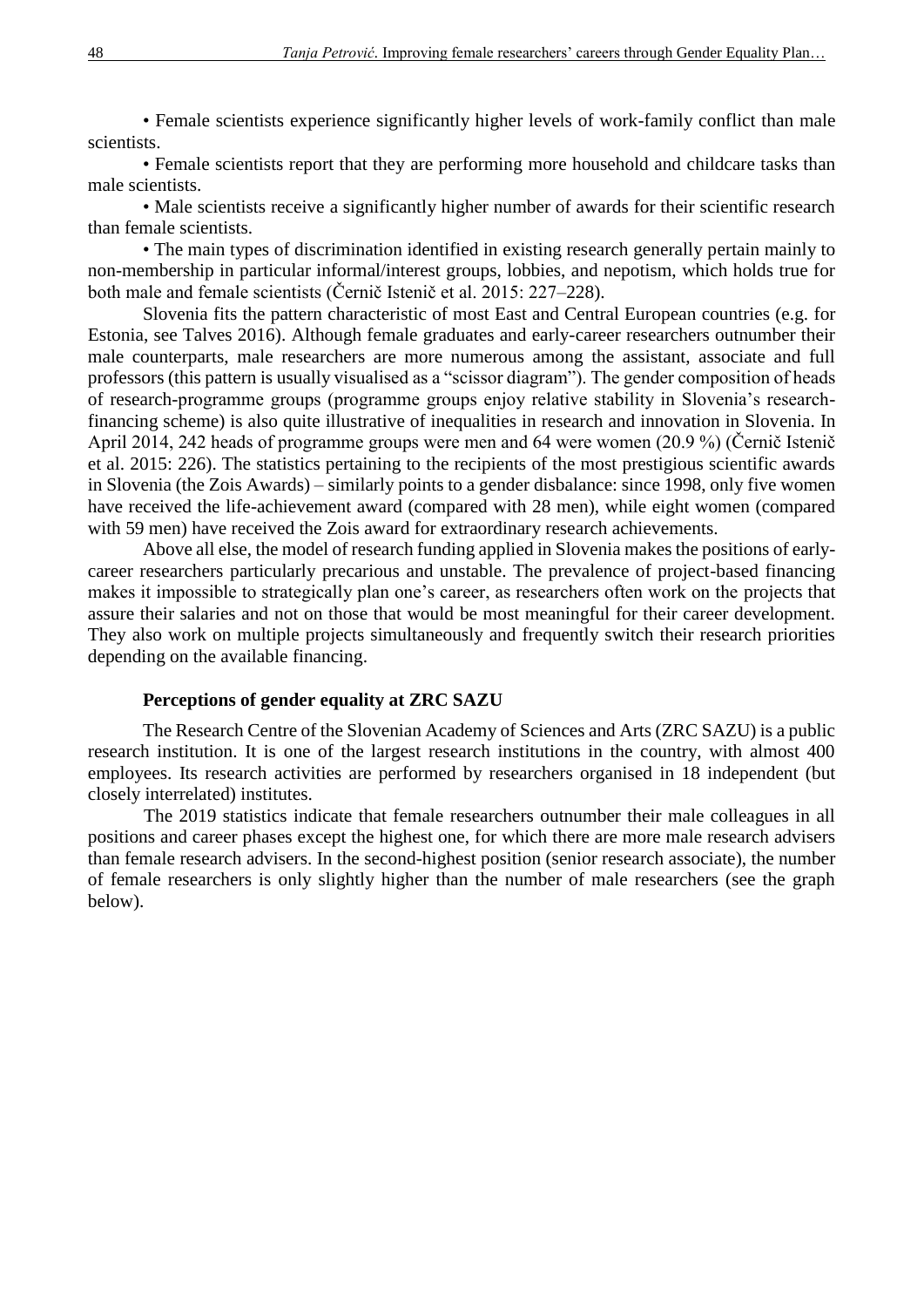



In February 2019, ZRC SAZU officially adopted the Gender Action Plan, developed in the framework of the Horizon 2020 project R&I PEERS (Pilot Experiences for Improving Gender Equality in Research Organisations)<sup>2</sup>. The adoption of the GEP was preceded by preparatory research and analyses that revealed several specific features of the institutional culture relevant for gender equality in this research organisation in general and female researchers' careers in particular. One detail that was highly beneficial for the GEP design was the fact that in the period from 2013 to 2017, we had conducted extensive research into ZRC SAZU's organisational culture as a consortium member of the FP7 project GARCIA (http://garciaproject.eu/). A series of in-depth interviews with researchers at different career stages, with members of the administration, and with those in leadership positions was conducted. In addition, ZRC SAZU is one of the partners in the project Horizon 2020 project ACT (https://act-on-gender.eu/project) that runs alongside the R&I PEERS project. Coordinating the "community of practice" (McDonald & Cater-Steel 2017) named Alt+G (which stands for "Alternative Infrastructure for Gender Equality in Academic Institutions", http://altg.act-on-gender.eu/) as part of the ACT project enabled us to detect the most important structural issues that researchers themselves have recognised as problematic and as hindering their academic careers. The issues around which the members of Alt+G CoP have mobilised so far point to the problem of a lack of financial resources, to excellence (and funding) criteria that privilege those who are already in positions of power, as well as to the difficulties that early-career researchers face in attempting to establish career stability.

The survey of perceptions of gender equality at ZRC SAZU conducted in 2018 as part of preparatory activities for the GEP design and implementation also reveals the relevance of the latter point raised by Alt+G CoP members – that gender differences need to be observed in how they intersect with other structural aspects that define a researcher's position, with career stage being the most important. Indeed, the survey results suggested that ZRC SAZU employees in general share positive opinions on the state of gender equality in their institution. The results of bivariate statistical analysis show that a large majority of the employees find that men and women are treated equally at their institute or in their department, that they are equally able to develop their potentials, and that

**.** 

<sup>&</sup>lt;sup>2</sup> The R&I PEERS project principal aim is the implementation and improvement of seven gender equality plans in research- and innovation-focused organisations in the Mediterranean area (Spain, Italy, Cyprus, Tunisia, Israel, Greece, and Slovenia). It also aims "to create and validate pilot experiences that disrupt gender-biased approaches and unconscious rules that limit participation by and careers for women in research and innovation" (For more information, see the project website: [http://ripeers.eu\)](http://ripeers.eu/).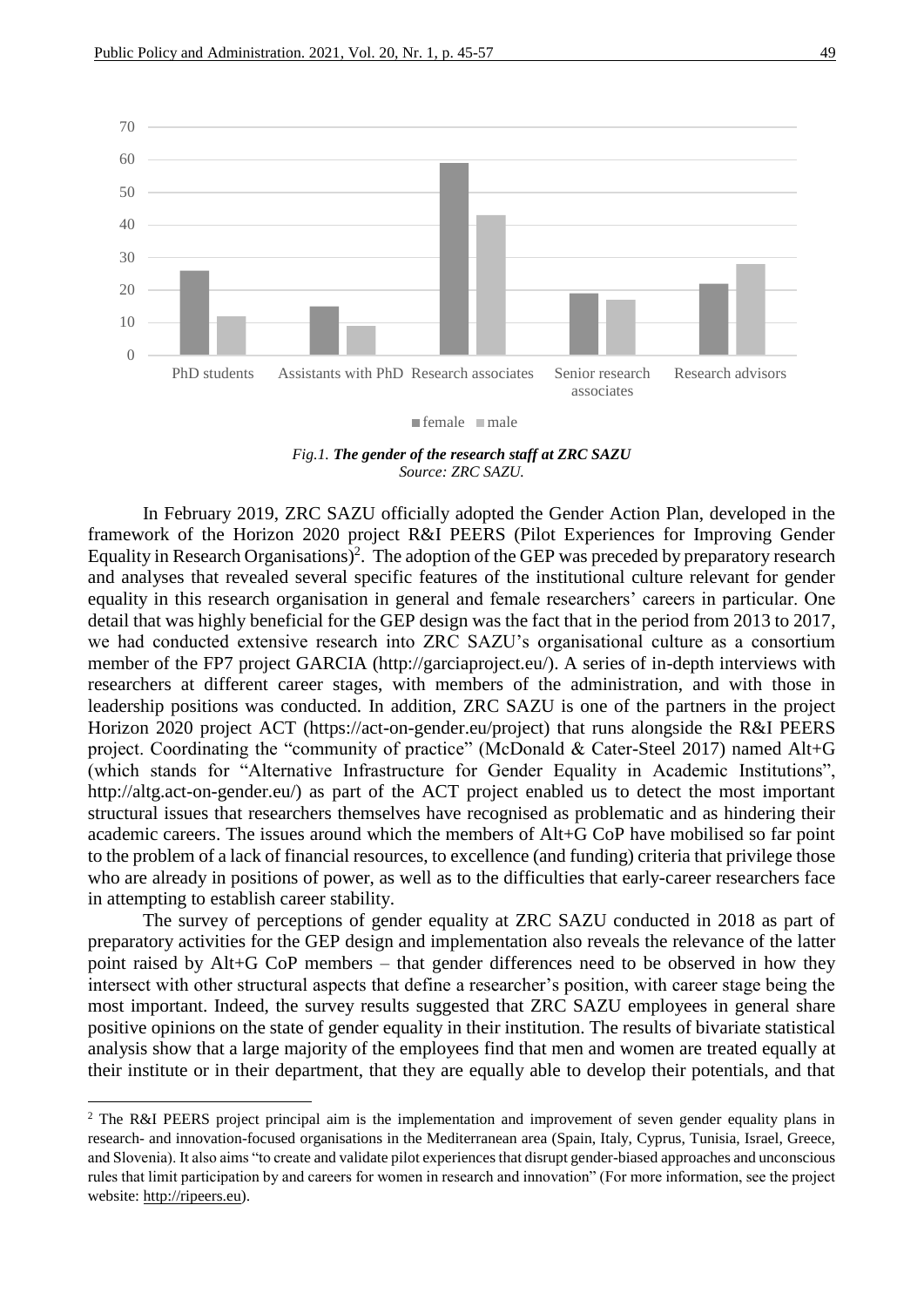they have equal access to, and an influence within, decision-making bodies and opportunities for career advancement. However, analysis of the data has shown that such opinions are significantly more prevalent among senior male research staff than among female ones, especially those in junior positions. For instance, almost all (94.9%) of senior male researchers agree (or completely agree) with the statement that "men and women are treated equally in ZRC SAZU", while junior female researchers share the same opinion but at a significantly lower rate (73.2% agree or completely agree). The most significant difference in opinions lies between precisely these two groups: while 64.1% of senior male researchers agree completely with this statement, only 19.5% of junior female researchers share this level of agreement. The starkest difference in opinion between senior male and junior female researchers was noted on the issue of whether men and women have equal opportunities for career advancement in ZRC SAZU. An exceptionally large majority (92.3%) of senior male researchers agree or agree entirely that equal opportunities exist, while only 29.3% of junior female researchers would concur<sup>3</sup>.

These differences in perceptions of gender equality point to one of the aspects most relevant to a gender analysis of researchers' working conditions in Slovenia: the regime of financing, which reserves a relatively limited amount of resources for stable institutional financing through research programmes, and forces the majority of researchers to compete for the resources necessary for their salaries. This makes the positions of early-career researchers particularly unstable, precarious, and often dependent on cultural elements detached from the ideals of excellence. Consequently, one's position in the hierarchical structure emerges as the most relevant feature for the perception of gender (in)equality.

### **The Gender Equality Plan at ZRC SAZU and female researchers' careers**

The Gender Equality Plan (GEP) at ZRC SAZU has been designed to consider the structural differences that condition different perceptions of gender equality within the organisation, the most relevant characteristics of the organisational culture, and the complex institutional structure too. The latter required careful consideration of differences between the particular ZRC SAZU institutes. The GEP covers five broad areas: mentoring, work-life balance, promoting the excellence of female researchers, raising awareness of gender equality in the organisation, and improving gender neutrality and sensitivity in ZRC SAZU documents<sup>4</sup>. While the actions planned in all five areas contribute to improving the careers of female researchers, three of them directly address this issue in aiming to provide early-career researchers in particular with support, tools, and skills to facilitate their career progress. These three areas are mentoring, work-life balance, and promoting the excellence of female researchers. This section describes in detail the strategies and actions planed within these three areas, highlighting their rationale, and providing insights into their implementation, monitoring, and improvement during the first two years of the GEP implementation at ZRC SAZU.

1

<sup>&</sup>lt;sup>3</sup> Similar findings were obtained in a project that researched the medicine and social sciences staff at the University of Oxford in 2014: "the highest levels of gender disparity in the perceptions of the university culture … were on gender equity and self-efficacy in career advancement" (Ovseiko et al. 2019: 183), the latter meaning confidence in "ability to progress in career and overcome barriers to advancement" (ibid: 170)

<sup>4</sup> Two important areas usually addressed by gender equality plans – gender balance in leadership and decision making and integration of the gender dimension into research and curricula – do not have a central position in ZRC SAZU's GEP because there is no significant gender disbalance in high management and decision-making positions. In contrast, the issue of integrating gender dimensions into research and teaching has been extensively dealt with as part of the GARCIA project. ZRC SAZU's team designed the Toolkit for Integrating a Gender-sensitive Approach to Research and Teaching (Mihajlović Trbovc, & Hofman 2015) and has been organising workshops on this topic at ZRC SAZU and other researchperforming organisations in Slovenia and abroad.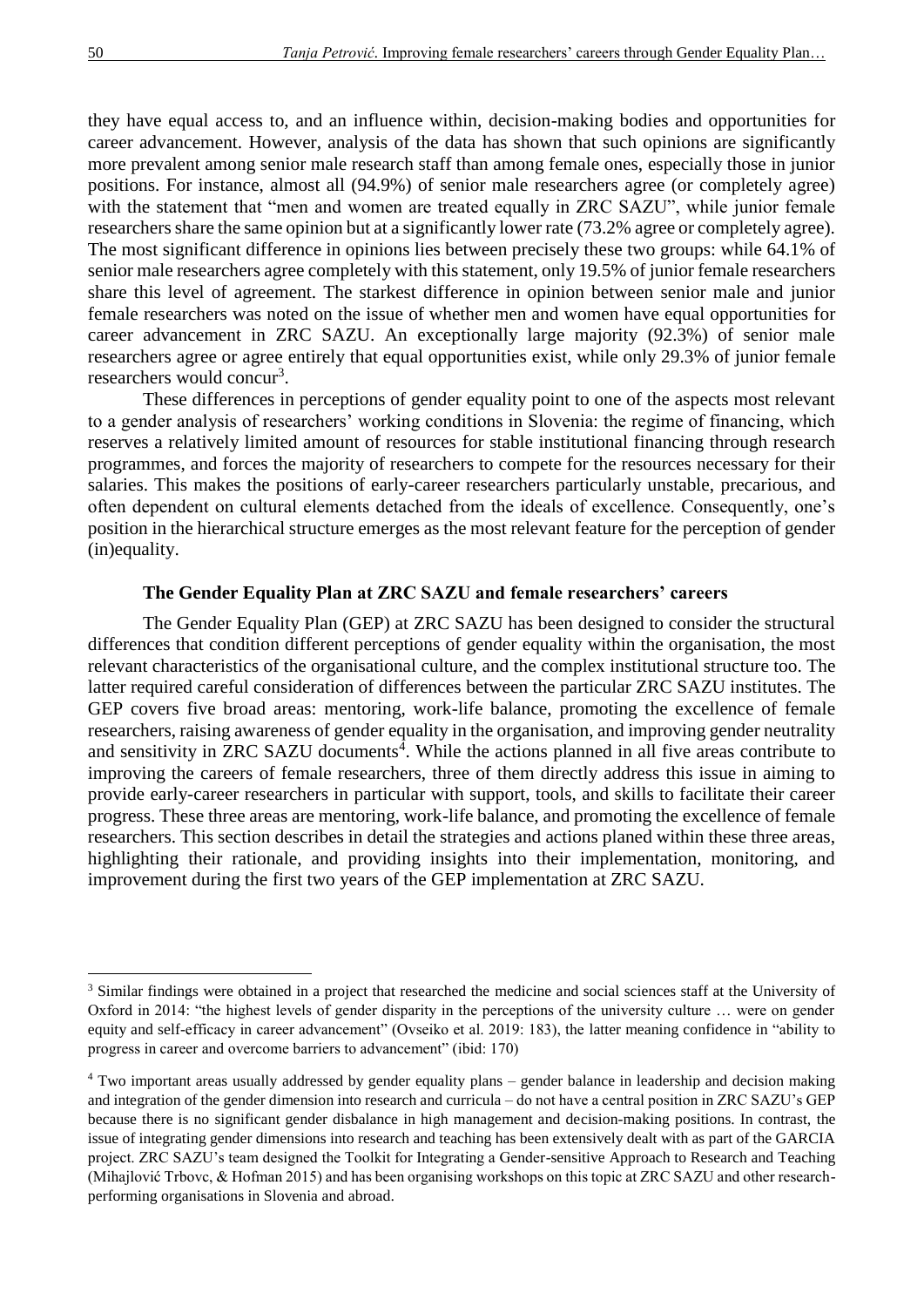#### *Mentoring*

Recent studies (e.g. Brajdić Vuković 2014) show that the career success of young researchers depends to a significant extent on their early academic socialization, in which mentoring plays a critical role. The results of the survey conducted at ZRC SAZU in 2018 confirmed insights from previous research (GARCIA project, Knežević Hočevar 2017) that showed that despite the existing structural mentoring schemes for early-career researchers (PhD supervision, the national Young Researchers scheme), young academics lack the skills and tools to help them "survive" in a highly competitive and increasingly dynamic academic labour market that is particularly unfriendly to young female researchers. Our ethnographic research, on the other hand, revealed that a rather conservative understanding of mentoring still prevails among senior researchers, limited to guiding a student towards successfully completing their doctoral dissertation.

As a response to the needs of early-career researchers, which were clearly expressed in the survey and the interviews, the mentoring-related strategies included in the GEP are directed primarily at providing them with skills that can increase their opportunities for career advancement. They are designed to help early-career researchers with career planning (workshops on international fellowships, workshops on successful project applications, ERC workshops, campaigns for strengthening career capacities) and acquiring knowledge and skills necessary for career advancement (workshops on communication skills, leadership skills, project writing, academic writing, and presentation skills). These strategies are expected to result in an increase in the number of national and international grants awarded to ZRC SAZU's early-career researchers. This would increase not only the excellence of research but also the institutional capacity to secure more stable positions for early-career researchers. An essential focus of ZRC SAZU's GEP in the field of mentoring is on information availability and the exchange of knowledge and best practices as prerequisites for making appropriate career choices and decisions. Strategies include seminars for the newly employed and annual workshops on promotion criteria and how to achieve them. Some strategies are directed at providing mentors with appropriate mentoring skills and exchanging best practices among mentors from Slovenian academic institutions. The GEP also includes strategies that aim to raise an awareness of the need for appropriate mentoring and GE in career paths; they include the annual collection and presentation of gender-segregated statistical indicators of the career paths of early-career researchers, and the publishing of statistics on researcher structure at ZRC SAZU with respect to gender and seniority of position in the annual report.

#### *Work–life balance*

In designing strategies that sought to reconcile a person's professional and private life, we departed from the fact that "Slovenian legislation enables a high degree of gender equality and the possibility to balance work and private life" (Petrović, Mihajlović Trbovc, & Hofman 2018: 24). Thanks to the welfare state policies established during Yugoslav socialism, Slovenia has a widespread "network of childcare facilities and the provision of different types of paid leave of considerable duration for employed parents" (Cukut Kirilić et al., 2018: 150–151). Free afterschool care is also provided for children up to the age of 11. To prevent discrimination in academic career advancement, "the Slovenian national research agency (ARRS) excludes time spent on maternity or parental leave from evaluation procedures" (Ibid.: 170).

As the research providing organisation, ZRC SAZU continually invests significant efforts in improving the opportunities available for striking a good balance between one's professional and private life. Since 2017, additional financial support for families has been made available for more extended stays abroad. This makes it easier for a researcher who has received a grant or fellowship to be accompanied by their family. Various free opportunities to improve health and wellbeing have been offered to employees: sports training sessions, lectures, medical check-ups, sports days, and special days dedicated to mental and physical health. Formally, all employees have the option of working remotely, but there is a huge diversity in the extent to which and how this option has been used.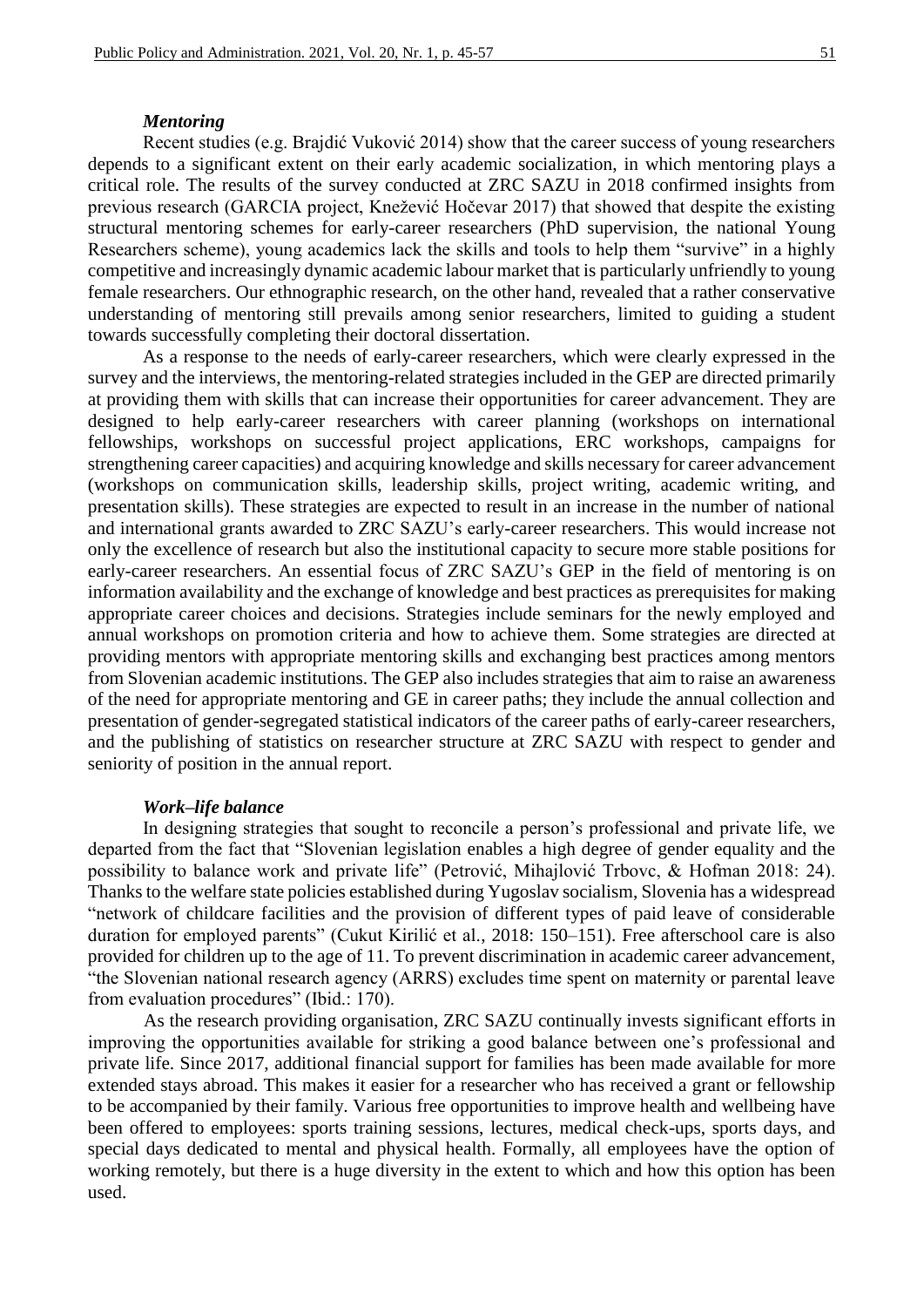Despite the national legislative context and supportive institutional policies that facilitate reconciling work and life, work-life balance remains an important issue for ZRC SAZU researchers – particularly for women at early stages in their academic careers. This very demanding period in an academic career coincides with a time in their lives when they are intensely engaged in family planning, child-rearing, and caring for elderly parents. On the other hand, it is important to keep in mind a point that several researchers have emphasised recently: we cannot speak of a clearly gendered division between labour and family anymore, since women are active in all spheres of life outside the family domain, while an increasing number of men are taking on family duties and responsibilities (Laimiš 2015: 11; McElwain et al. 2005; Vladimirov 2005). Balancing demanding requirements in the spheres of their professional and private life, along with the precarisation and flexibilisation of work and the constant availability (made possible by modern technologies), all pose numerous challenges to both female and male researchers.

The career stage, as well as the researcher's position within the hierarchical structures, stood out as the most relevant factors in defining the necessity of improving work-life balance in such a way as to ensure female researchers' career advancement and excellence. The survey has shown that at ZRC SAZU employees are generally satisfied with the institution's policies that relate to work-life balance: a total of 68% of them agreed (or strongly agreed) with the statement, "In general, ZRC SAZU provides satisfactory services helping to balance professional work and private life". Nevertheless, among the concrete measures that would improve the reconciling of work and private life for researchers, as many as 77% of respondents considered financial support for families for longer stays abroad to be important<sup>5</sup>. A particularly high number of employees who responded to the survey considered the possibility of remote work (89%) and flexible working hours (91%) important for employees' work–life balance. A closer look at the survey results reveals the structural position within the organisation as being more decisive in shaping respondents' attitudes toward proposed measures than their gender: researchers (as opposed to administrative staff) and early-career researchers (as opposed to their senior colleagues) were those who recognised in significant numbers the need for these measures. Moreover, female researchers viewed flexible working hours and the possibility of remote work as a particularly important mechanism, while female administrative staff did not share this opinion: as one of them stressed, "bringing work home would only blur the boundary between work and private time, at the expense of the latter".

ZRC SAZU's GEP focuses mainly on the improvement of existing practices that relate to work–life balance. It includes data-collecting strategies that could ensure better insight into actual needs and provide feedback on the appropriateness of existing measures, along with suggestions for their improvement. In addition, the GEP pays particular attention to the availability of working from home and flexible working hours as one issue singled out in the survey, particularly by early-career researchers, as key in assuring a good balance between their professional and private life and in advancing their research careers. While working from home is officially permitted at ZRC SAZU, there are significant differences in the policies and practices permitted at particular institutes: at some, this option is widely available and used, while at others, it is instead an exception to the implicit workplace rule – and this sometimes relates to the collective or laboratory-bound nature of the research performed.

ZRC SAZU's GEP opts for a "soft" approach towards increasing the availability and use of opportunities to work from home. The aim of the actions planned is to increase the availability of the option to work from home (through a document signed by one of the institute heads for each researcher), thus making the positions of more of ZRC SAZU's employees equal in this respect. Topdown imposition of working from home as an universal option has not been considered because the autonomy of the research institutes is central to ZRC SAZU's institutional philosophy. The institutes and research groups within them also significantly diverge regarding the nature of research

**.** 

<sup>5</sup> This measure has already been implemented at ZRC SAZU as one of the elements of the structural change introduced as part of the GARCIA projects.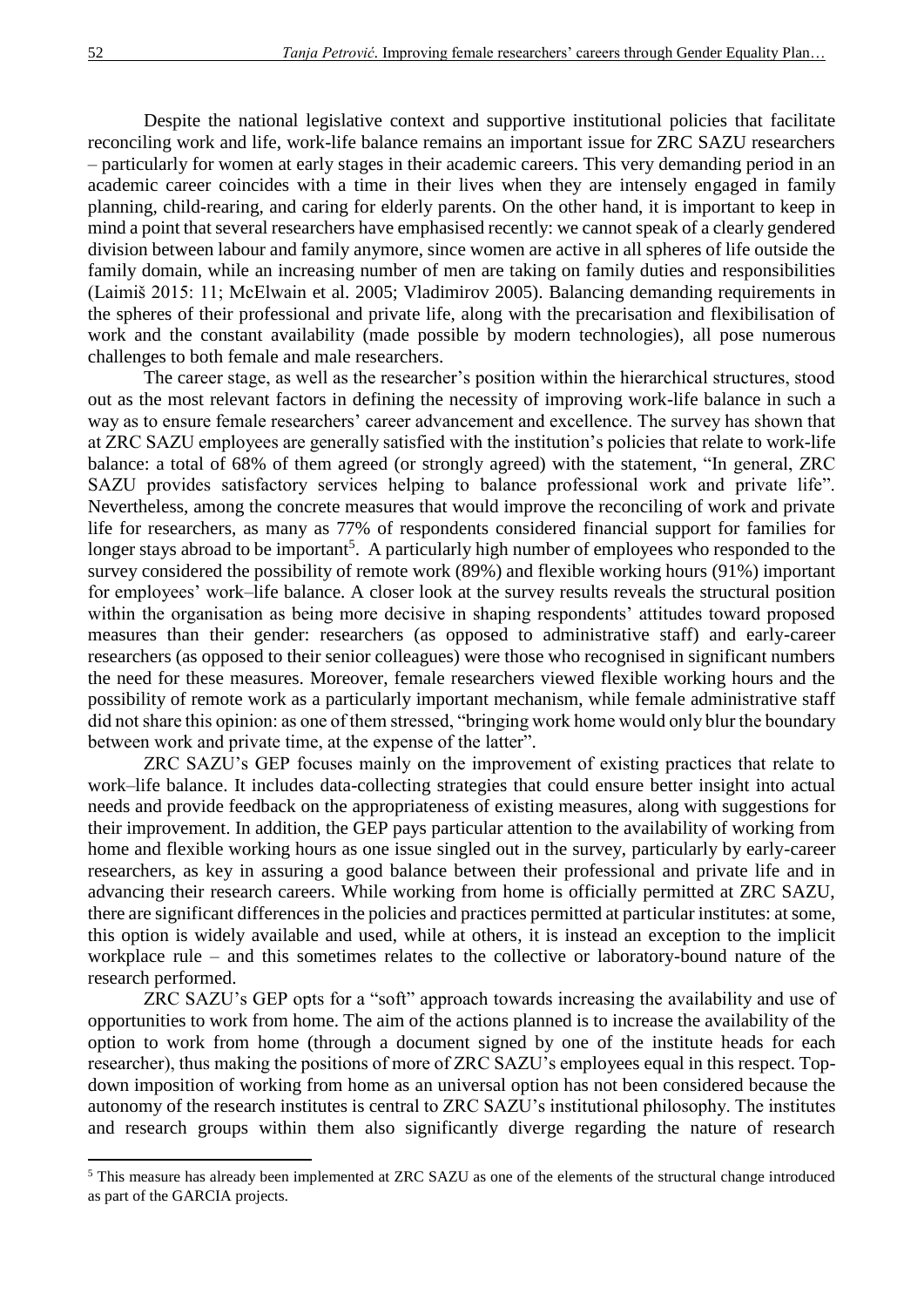conducted, and this would therefore make it inappropriate to impose certain work regimes. Moreover, the ethnographic research conducted at ZRC SAZU in the framework of the GARCIA project and insights from recent literature suggests that work-life measures are ambiguous and have different effects on different groups of employees and individuals. For example, on the one hand, the interviews revealed that the blurred line between work and free time, which is generally perceived as a problem, has been viewed in a positive light by several younger researchers, as the possibility of working "anywhere" facilitates a flexibility and organisation of time that best suits both their professional and personal needs (Petrović 2017). On the other hand, working from home is not always the preferred option of the researchers themselves – some like to change the work environment frequently, and some have important social networks at the workplace that positively impact on their wellbeing and quality of life. The lockdowns caused by the Covid-19 pandemic in 2020 and 2021, which imposed working from home on researchers for a significant period, somewhat dramatically proved this point. Efforts had to be made in the opposite direction: to provide a safe working environment for those researchers whose conditions at home were not at all suited to long-term academic work. Because of the pandemic, all ZRC SAZU employees now have the formal possibility of working from home. In the next phases of the GEP implementation, after returning to regular modes of work, we will monitor the degree to which working from home will actually be used by employees as an option they can choose.

#### *Promoting the excellence of female researchers*

The statistics on awards-related practices at ZRC SAZU over a 20 year period (1998–2018) display particularly strong disparities concerning the gender of award recipients, thus replicating the situation present at the national level (see above). Currently, more female than male researchers are employed at ZRC SAZU, but the data show that male researchers received most awards, with men leading in all categories. Specifically, 18 men and nine women have received the Gold Award, and ten men and five women have received the Silver Award. In the period under study, not a single woman became an ZRC SAZU Member of Honour, an award given to top researchers who make an important contribution to establishing the importance of ZRC SAZU at home and abroad.

An analysis of practices to promote research results and excellence also indicates disparities related to gender and position in the hierarchy: on the ZRC SAZU official website, news items advertising research achievements by male and senior researchers decisively outnumber news items promoting research results achieved by female or early-career researchers.

This was also confirmed by the survey respondents – the results report a high number of perceptions of gender equality, but also a significant number of people who believe that men are prioritised over women in awards and in institutional recognition of their achievements. This prioritising also extends to the publicising and promotion of women researchers' work. While the majority of respondents in all groups agreed that there are no differences in awards or recognition in relation to gender, male researchers supported that idea much more so (87.2% of seniors and 95.8% of juniors) than female researchers (60% of seniors and 56.1% of juniors). Age and position within the hierarchy had a significant impact on perceptions of gender equality in relation to the promotion of research results and excellence: in total, 89.7% of senior male, 75% of junior male, 66.7% of senior female, and 63.4% of junior female researchers agreed with the statement that there are no genderbased differences in the provision of publicity to researchers and in the media promotion of their results.

In designing strategies to better promote the excellence of female researchers, we were aware of the complex relationship between the declarative and legal equality of all researchers, regardless of their gender, on the one hand, and power relations and inequalities stemming from patterns and practices in the institutional culture, which often give preference and visibility to men over women, on the other. The set of the strategies proposed in the ZRC SAZU's GEP within this area aims to systematically promote female researchers' excellence and strengthen researchers' competencies in promoting their results and achievements themselves. This encompasses coordinated PR campaigns,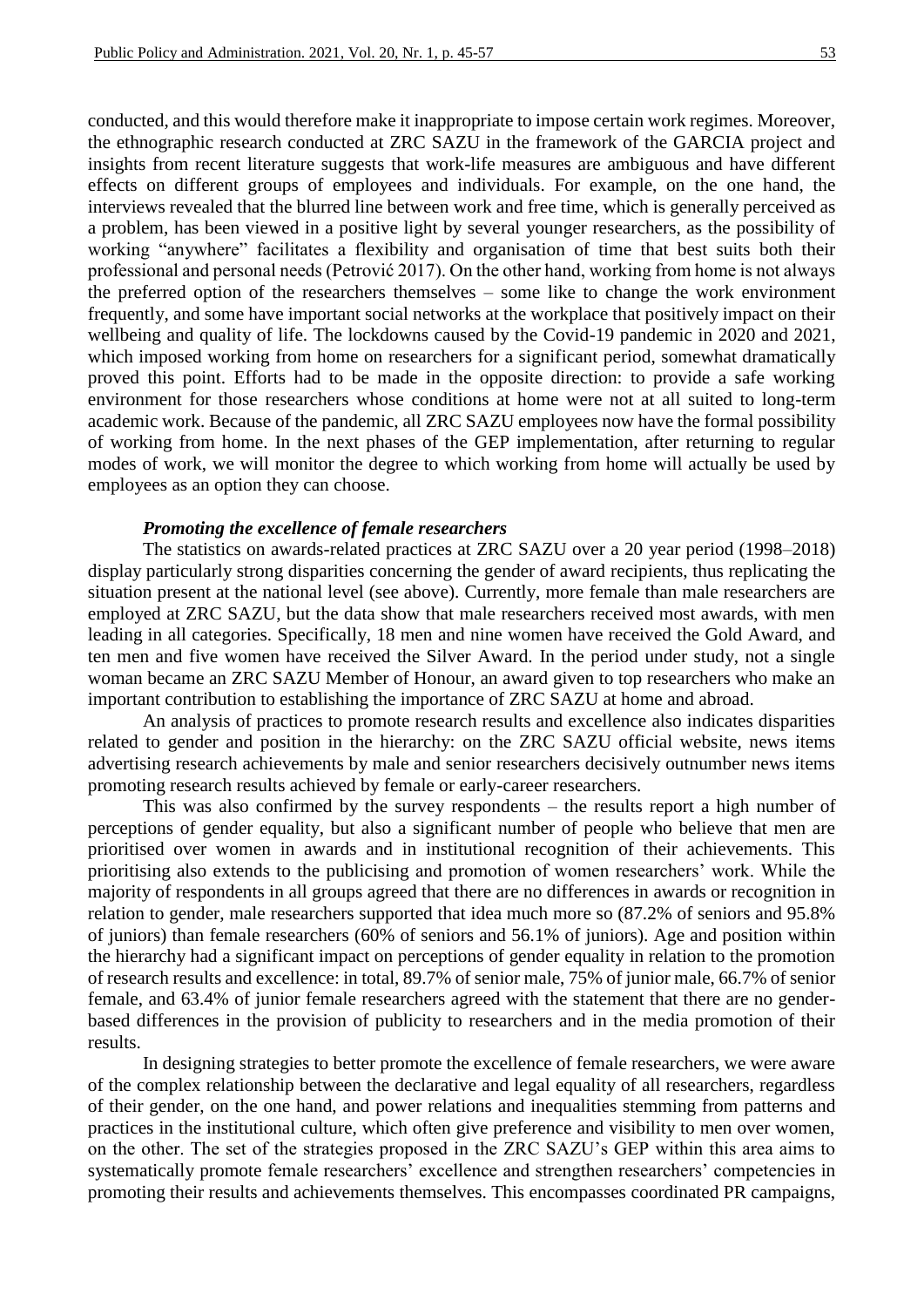seminars, and workshops aimed at providing researchers with skills to promote their own research and achievements, as well as organising events that enhance cohesion and exchange between women who are at different stages in their academic careers. These strategies target PR officers, members of institutes that publish information on research activities, researchers, decision makers – and ZRC SAZU's academic community in general. The above-outlined results of the analysis of existing awarding and promotion practices have been made public and discussed at the board of directors. A series of events and campaigns promoting outstanding results by female researchers have been organised. These activities resulted in an increase in awareness of the importance of more diverse kinds of results and ways of promoting ZRC SAZU's employees. One consequence was the PR office taking a more proactive approach, while another was important changes to existing practices: for example, in 2020 – for the first time since 1995 – a woman was awarded the ZRC SAZU Member of Honour Award. It was bestowed upon Dr Heidemarie Uhl, a senior researcher at the Institute of Culture Studies and Theatre History at the Austrian Academy of Sciences and a lecturer at the universities of Vienna and Graz.

### **Conclusions**

The analysis presented in this article demonstrates that in order to understand the obstacles to the advancement of women's academic careers in a specific context and to plan appropriate strategies for removing these obstacles, it is necessary not only to consider the national context, i.e. the legislation, the demographics and other "objective data", but to also take seriously the institutional culture and structural positioning of researchers, which is conditioned not only by their gender but also by other personal traits, and is governed by the logic of neoliberal academia (Ivancheva et al. 2019; Kinman 2014).

While the consequences of neoliberal regimes of academic work and prevalent organisational cultures remain gendered (Currie et al. 2000), it is both women and men who bear the consequences. Both their career prospects and perceptions of gender equality largely depend on their position within the hierarchical structure. This is defined by their gender, but also by their age, type of working contract, family situation, etc. Our efforts in the field of GE at ZRC SAZU have been met with support, solidarity, and interest by female, but also male employees, especially those able to personally recognise in their own experience the issues that we were raising.

The GEP that ZRC SAZU has implemented was designed to place a strong emphasis on horizontal connection, cohesion, and exchange between early-career researchers from different ZRC SAZU institutes. Through workshops, events, presentations of research results, and various initiatives, they have interacted, sharing and exchanging experiences and insights. This has proved to be a very useful dimension of the GEP, highly valued by early-career researchers as it facilitates a better intra-institutional cohesion, the efficient circulation of information and practical knowledge, yet also the exchange of information on various models of work organisation within the institutes that make up ZRC SAZU. Such a strongly positive response to the provision of a framework for horizontal connectivity and cohesion also indicated that one's structural position was very relevant in understanding researchers' careers and what is needed to improve career prospects.

The focus on structural positioning does not relativise the salient gendered inequalities but rather makes it possible to contextualise them properly, preventing the hypervisibility of female differences (Garforth & Kerr 2009; see also Gregg 2011: 4–5) and challenging understandings of gender equality, inclusivity and diversity as being exclusively about women and for women.

#### **References**

- 1. Agustín, Lise Rolandsen. 2013. *Gender Equality, Intersectionality and Diversity in Europe*. New York: Palgrave Macmillan.
- 2. Bagilhole, Barbara M. & Jackie Goode. 2001: "The Contradiction of the Myth of Individual Merit, and the Reality of a Patriarchal Support System in Academic Careers". *The European Journal of Women's Studies* 8(2): 161–180.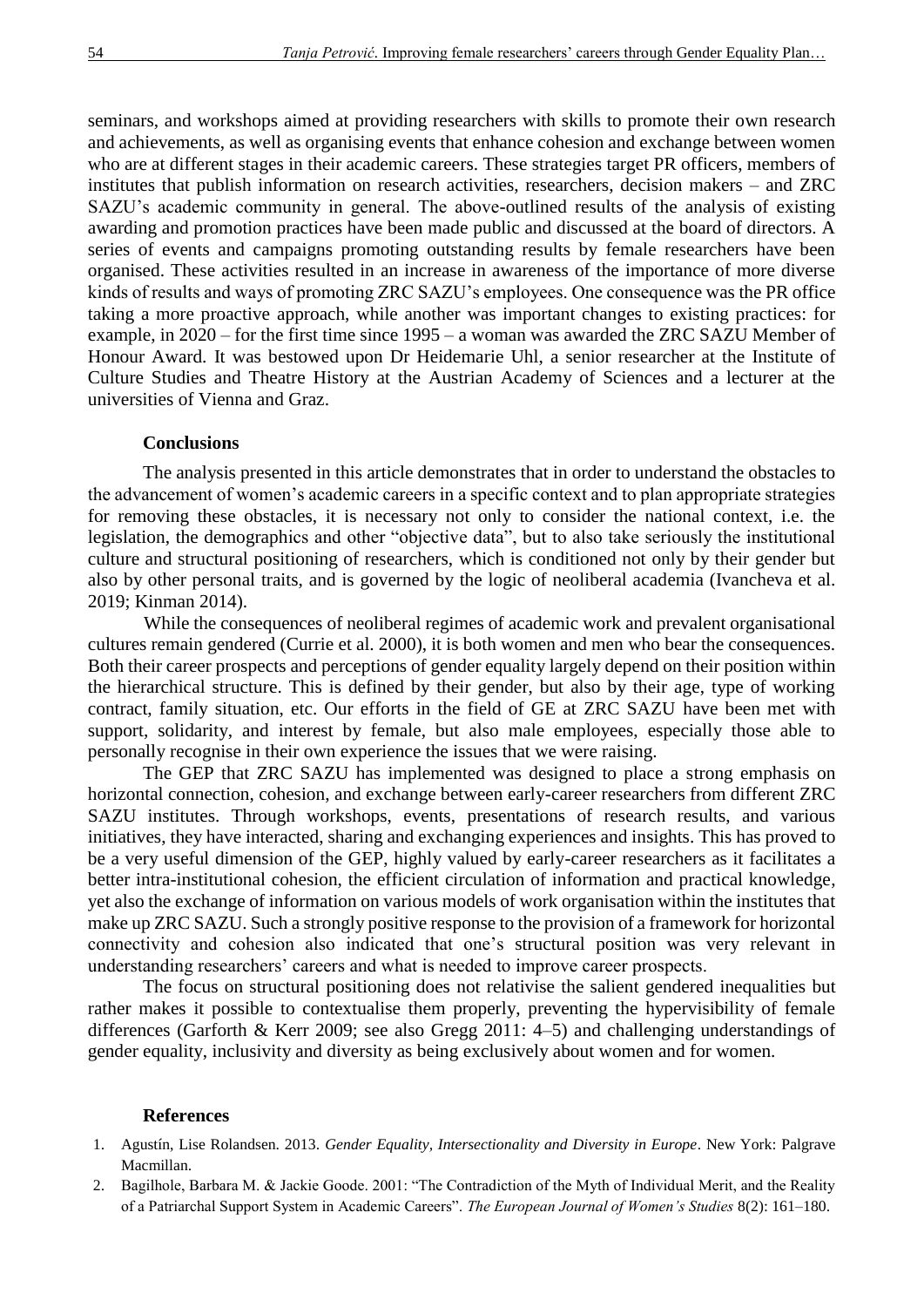- 3. Barry, Jim, John Chandler, and Hearher Clark. 2001. "Between the Ivory Tower and the Academic Assembly Line". *Journal of Management Studies* 38 (1): 87–101.
- 4. Bozzon, Rossella, Barbara Poggio, Annalisa Murgia, Elisa Rapetti. 2017. "Work–life balance in the early academic career stages. The case of precarious researchers in Italy". *European Educational Research Journal*, 16(2–3), 332– 351.
- 5. Brajdić Vuković, Marija. 2014. "The mentoring of young researchers in the natural and social sciences in Croatia". In *(Re)Searching Scientific Careers*, edited by Katarina Prpić, Inge van der Weijdenm Nadia Asheulova, 225–250. St. Petersburg: Institute for the History of Sciences and Technology, St. Petersburg Branch, Russian Academy of Sciences, 225–250.
- 6. Brouns, Margo and Elisabetta Addis. 2004. "Part I Synthesis Report on the Workshop ["Minimising Gender Bias in the Definition and Measurement of Scientific Excellence"]". In *Gender and Excellence in the Making*, Luxembourg: Office for Official Publications of the European Communities, 11–32.
- 7. Careless, Erin Jennifer. 2012. "Dueling clocks: mothers on the path to tenure". *The Canadian Journal for the Study of Adult Education*, 25(1), 31–46.
- 8. Cukut Krilić, Sanja, Majda Černič Istenič, and Duška Knežević Hočevar. 2018. "Work-Life Balance among Early Career Researchers in Six European Countries". In *Gender and Precarious Research Careers: A Comparative Analysis*, edited by Annalisa Murgia and Barbara Poggio, Abingdon and New York: Routledge, 145–177.
- 9. Currie, Jan, Patricia Harris, Bev Thiele. 2000. "Sacrifices in greedy universities: are they gendered?" *Gender and Education*, 12(3): 269–291.
- 10. Černič Istenič, Majda, Duška Knežević Hočevar, Sanja Cukut Kirilić, Tanja Petrović, Ana Hofman. 2015. *Slovenia*. In *Contextualizing Women's Academic Careers: Comparative Perspectives on Gender, Care and Employment Regimes in Seven European Countries*. GARCIA working paper 1, Trento: University of Trento, 185–242.
- 11. Fakin Bajec, Jasna and Polona Sitar. 2017. Neoliberalna politika in konstruiranje znanstvene odličnosti v slovenskem prostoru. In *Znanost (brez) mladih: zgodnje stopnje znanstvene kariere v Sloveniji skozi perspektivo spola*, edited By Ana Hofman, Ljubljana: Založba ZRC, 33–49.
- 12. Garforth, Lisa and Anne Kerr. 2009. "Women and science: what's the problem?" *Social Politics: International Studies in Gender, State and Society*, 16(3), 379–403.
- 13. Gregg Melissa. 2011. *Work's Intimacy*. Cambridge, Malden: Polity Press.
- 14. Hofman, Ana ed. 2017. *Znanost (brez) mladih: zgodnje stopnje znanstvene kariere v Sloveniji skozi perspektivo spola*. Ljubljana: Založba ZRC.
- 15. Hofman, Ana. 2021. Silenced Registers of Ethnomusicological Academic Labor Under Neoliberalism. In *Transforming Ethnomusicology: Political, Social and Ecological Issues*. Volume II, Beverley Diamond, Salwa El-Shawan Castelo-Branco eds. New York: Oxford University Press, 83–95.
- 16. Ivancheva, Maria et al. 2019: "Precarity, gender and care in the neoliberal academy". *Gender, Work & Organization* 26 (4): 448–462.
- 17. Kinman, Gail. 2014. "Doing More with Less? Work and Wellbeing in Academics". *Somatechnics*, 4 (2): 219–235.
- 18. Knežević Hočevar, Duška. 2017. "Kako preživeti po doktoratu? Razmislek o mentorstvu. In *Znanost (brez) mladih: zgodnje stopnje znanstvene kariere v Sloveniji skozi perspektivo spola*, edited By Ana Hofman, Ljubljana: Založba ZRC, 127–157.
- *19.* Laimiš, Aina. 2015. *Ravnovesje med delom in zasebnim življenjem, delovna zavzetost in avtonomija delovnega časa*. MA Thesis. Ljubljana: Univerza v Ljubljani, Filozofska fakulteta. Available from: [https://psihologijadela.files.wordpress.com/2016/01/aina\\_laimis\\_magistrska.pdf](https://psihologijadela.files.wordpress.com/2016/01/aina_laimis_magistrska.pdf)
- 20. McDonald, Jacquie, and Aileen Cater-Steel, eds. 2017. *Communities of Practice: Facilitating Social Learning in Higher Education*. Singapore: Springer, 2017.
- 21. McElwain, Allyson K., Karen Korabik, and Hazel M. Rosin. 2005. "An examination of gender differences in work– family conflict". *Canadian Journal of Behavioural Science* 37(4): 283–298.
- 22. Merton, Robert K. 1942. *The Sociology of Science: Theoretical and Empirical Investigations*. Chicago and London: The University of Chicago Press.
- 23. Mihajlović Trbovc, Jovana and Ana Hofman. 2015. *Toolkit for Integrating Gender Sensitive Approach into Research and Teaching*. GARCIA working papers 6. Trento: University of Trento, available from: [http://garciaproject.eu/wp-content/uploads/2015/12/GARCIA\\_working\\_paper\\_6.pdf](http://garciaproject.eu/wp-content/uploads/2015/12/GARCIA_working_paper_6.pdf)
- 24. Murgia, Analisa and Barbara Poggio. 2019. *Gender and Precarious Research Careers: A Comparative Analysis*. London: Routledge.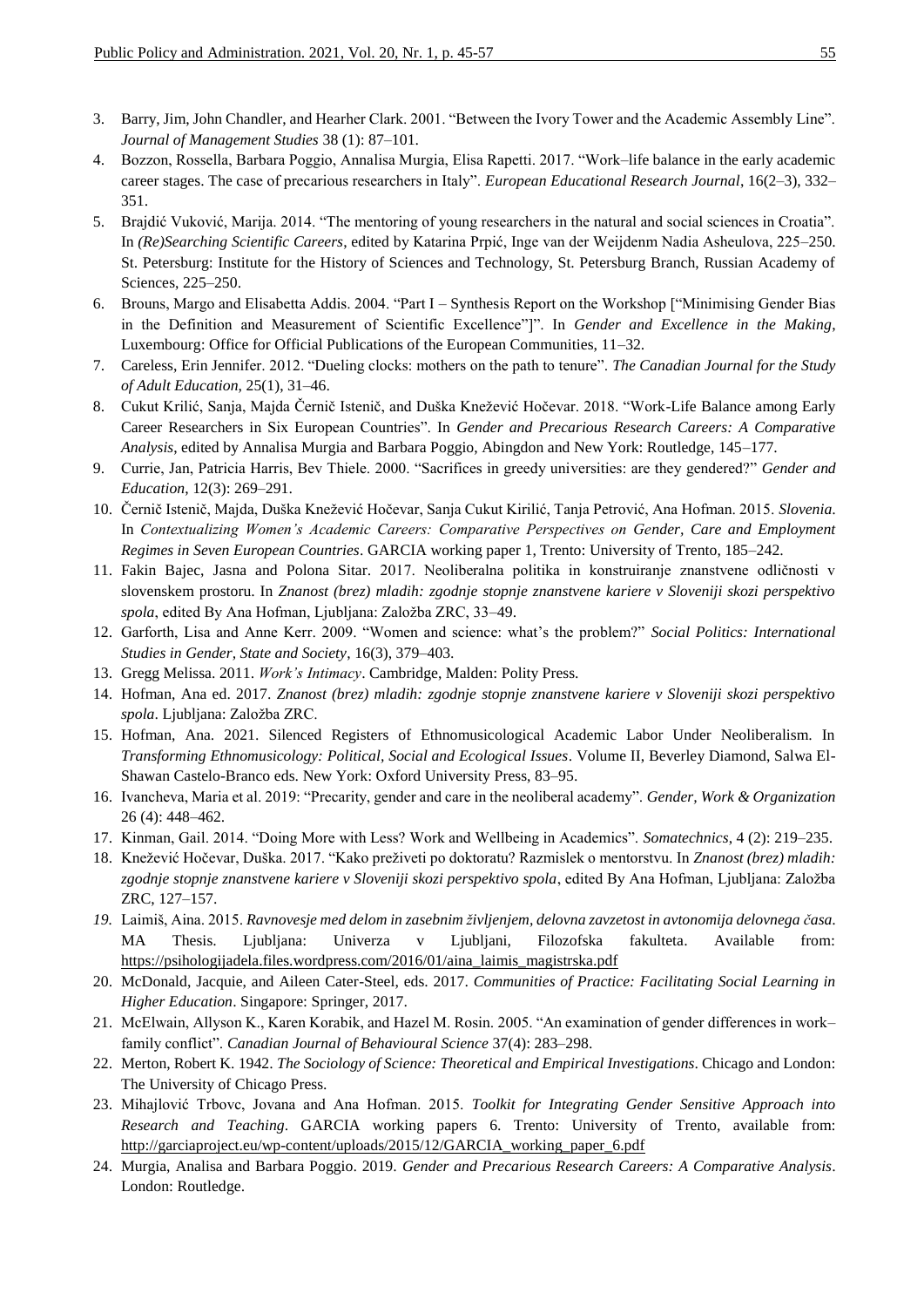- 25. Ovseiko, Pavel, V., Linda H. Pololi, Laurel D. Edmunds, Jan T. Civian, Mary Daly, Alastair M. Buchan. 2019. "Creating a More Supportive and Inclusive University Culture: A Mixed-Methods Interdisciplinary Comparative Analysis of Medical and Social Sciences at the University of Oxford". *Interdisciplinary Science Reviews* 44 (2): 166–191.
- 26. Petrović, Tanja. 2017. "'Čez vikende nikamor ne grem brez računalnika': Usklajevanje poklicnega in zasebnega življenja in delo v akademski sferi". In *Znanost (brez) mladih: zgodnje stopnje znanstvene kariere v Sloveniji skozi perspektivo spola*, edited By Ana Hofman, Ljubljana: Založba ZRC, 73–97.
- 27. Petrović, Tanja, Jovana Mihajlović Trbovc, Ana Hofman. 2018. *Analysis of Country Guidelines* (D.3.1). Pilot Experiences for Improving Gender Equality in Research Organizations (R&I PEERS), 44pp.
- 28. Radder, Hans. 2010. *The Commodification of Academic Research: Science and the Modern University*. Pittsburgh: Pittsburgh University Press.
- 29. *Report on equality between women and men in the EU*. Brussels: European Commission, 2017, available from: [https://ec.europa.eu/info/sites/info/files/aid\\_development\\_cooperation\\_fundamental\\_rights/annual\\_report\\_ge\\_201](https://ec.europa.eu/info/sites/info/files/aid_development_cooperation_fundamental_rights/annual_report_ge_2017_en.pdf) [7\\_en.pdf](https://ec.europa.eu/info/sites/info/files/aid_development_cooperation_fundamental_rights/annual_report_ge_2017_en.pdf)
- 30. SHE Figures 2015. Brussels: European Commission, 2016, available from: [https://ec.europa.eu/research/swafs/pdf/pub\\_gender\\_equality/she\\_figures\\_2015-final.pdf](https://ec.europa.eu/research/swafs/pdf/pub_gender_equality/she_figures_2015-final.pdf)
- 31. SHE Figures 2018. Brussels: European Commission, 2019, available from: [https://op.europa.eu/en/publication](https://op.europa.eu/en/publication-detail/-/publication/9540ffa1-4478-11e9-a8ed-01aa75ed71a1)[detail/-/publication/9540ffa1–4478–11e9-a8ed-01aa75ed71a1](https://op.europa.eu/en/publication-detail/-/publication/9540ffa1-4478-11e9-a8ed-01aa75ed71a1)
- 32. Talves, Kairi. 2016. "Discursive self-positioning strategies of Estonian female scientists in terms of academic career and excellence". *Women's Studies International Forum* 54: 157–166.
- 33. Tzanakou Charikleia, Shireen Chilcott, Kate Clayton-Hathway, Anne Laure Humbert. 2020: *Key Prerequisites for a Europe-wide Gender Equality Scheme*. CASPER Project, Horizon 2020, available from: <https://zenodo.org/record/4428168>
- 34. Verloo, Mieke, Feride Acar, Susanne Baer, María Bustelo Ruesta, Vlasta Jalušić, Lut Mergaert, Maria Pantelidou-Maloutas, Malin Rönnblom, Birgit Sauer, Tilly Vriend, Sylvia Walby, and Viola Zentai. 2011. *Final QUING Report*, Vienna: Institute for Human Sciences. Available from https://www.iwm.at/projects/quing/www.quing.eu/files/QUING\_Final\_Report\_Jan%2012.pdf
- 35. Vladimirov, Petra. 2005. "Do družine prijazni in hkrati konkurenčni". *Manager* 3: 45–46.
- 36. Wolffram, Andrea. 2018. "Excellence as a Gender-Biased Concept and Effects of the Linking of Excellence with Gender Equality". International Journal of Gender, Science and Technology 10(1): 88–107.
- 37. Wolf-Wendel, Lisa Ellen and Kelly Ward. 2006. "Academic life and motherhood: variations by institutional type". *Higher Education* 52, 487–521.